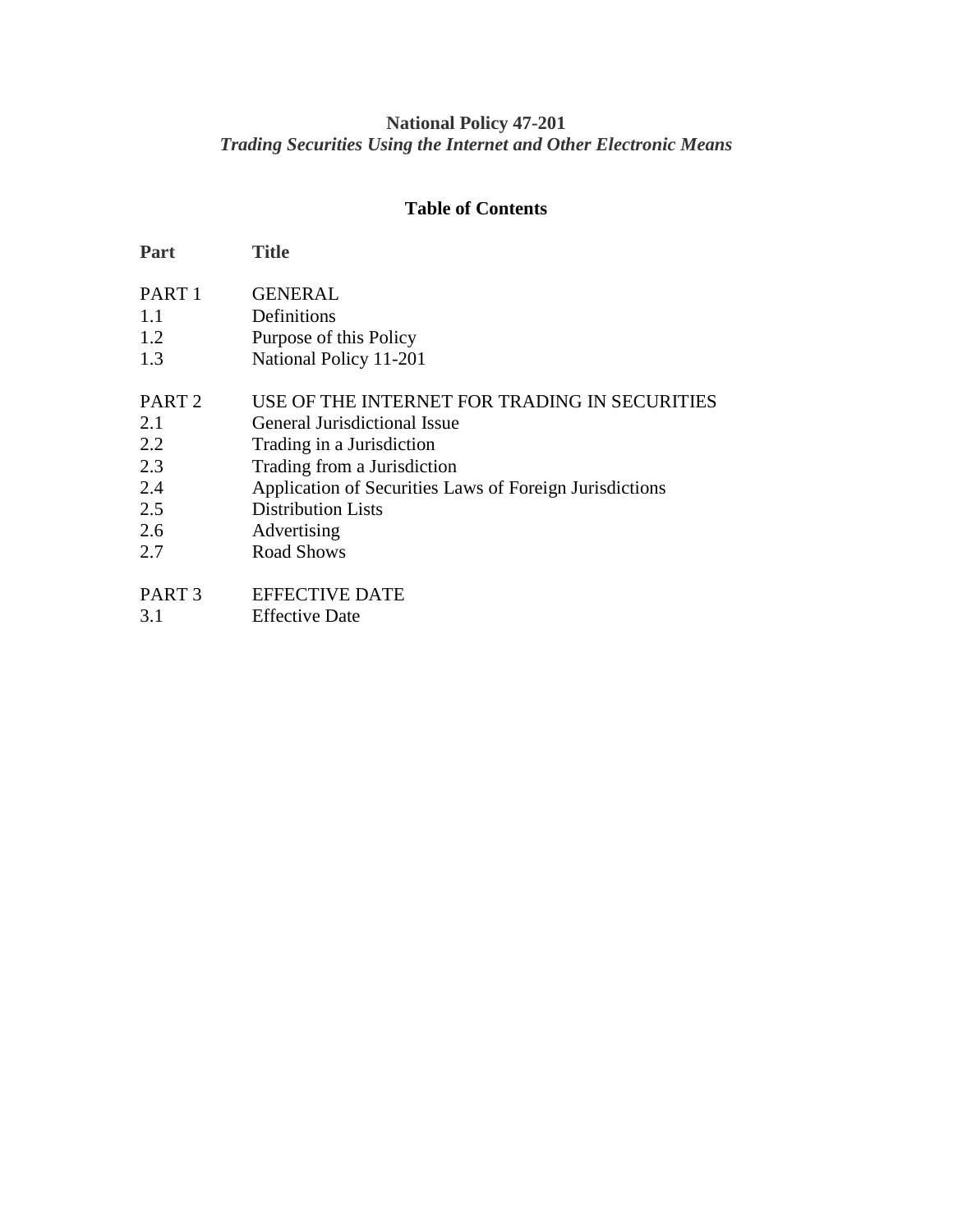### **National Policy 47-201** *Trading Securities Using the Internet and Other Electronic Means*

# **PART 1 GENERAL**

#### **Definitions**

1.1 In this Policy

"securities legislation" means the statutes and other instruments listed in Appendix B of National Instrument 14-101 Definitions;

"securities regulatory authorities" means the securities commissions and similar regulatory authorities listed in Appendix C of National Instrument 14-101 Definitions.

#### **Purpose of this Policy**

- 1.2(1) In recent years, market participants have begun using the Internet and other electronic means of communication to offer and sell securities and to facilitate distributions of securities. While the use of these methods of communication can be beneficial to market participants, enabling them to provide and access information in a timely, cost-efficient and user-friendly manner, the securities regulatory authorities recognize that the use of the Internet and other electronic means of communication in this context can raise investor protection concerns and issues concerning the application of securities legislation.
- (2) The purpose of this Policy is to state the views of the securities regulatory authorities on a number of matters relating to the use of the Internet and other electronic means of communication in connection with trades and distributions of securities.

#### **National Policy 11-201**

1.3 Market participants are referred to National Policy 11-201 Delivery of Documents by Electronic Means for a discussion of the views of the securities regulatory authorities concerning the use of electronic means to satisfy the delivery requirements of securities legislation.

#### **PART 2 USE OF THE INTERNET FOR TRADING IN SECURITIES**

#### **General Jurisdictional Issue**

2.1 Information on the Internet may reach both intended recipients and anyone else in the world who has access to the Internet. The interjurisdictional nature of the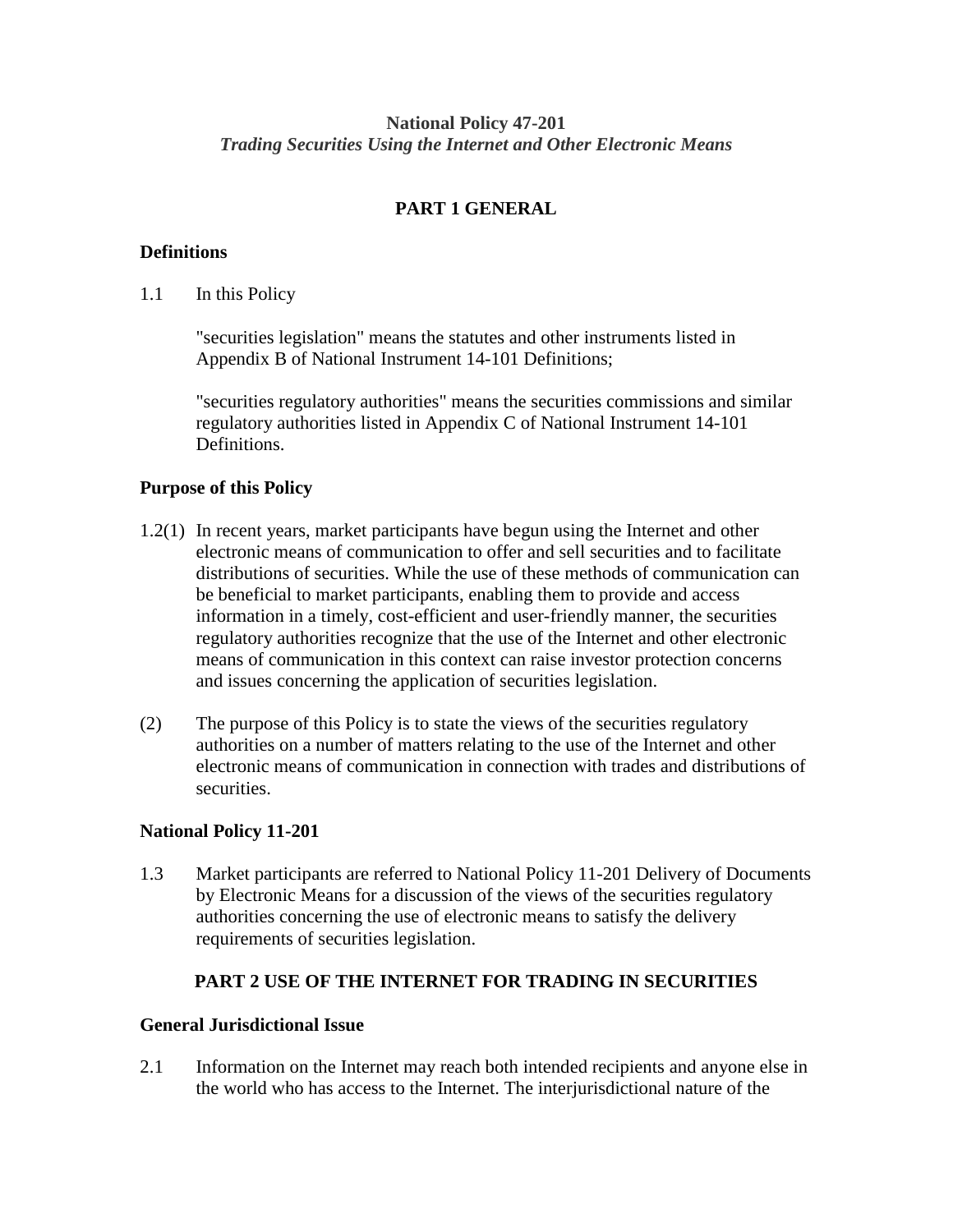Internet makes it important for issuers and other market participants to consider how they will satisfy the registration and prospectus requirements contained in securities legislation and similar requirements under the securities laws of foreign jurisdictions.

# **Trading in a Jurisdiction**

- 2.2(1) The securities regulatory authorities generally consider a person or company to be trading in securities in a local jurisdiction if that person or company posts on the Internet a document that offers or solicits trades of securities, and if that document is accessible to persons or companies in that local jurisdiction.
- (2) Despite subsection (1), the securities regulatory authorities consider the posting of a document on the Internet that offers or solicits trades of securities not to be a trade or, if applicable, a distribution, in a local jurisdiction if
	- (a) the document contains a prominently displayed disclaimer that expressly identifies the local jurisdictions and/or foreign jurisdictions in which the offering or solicitation is qualified to be made, and that identification does not include the local jurisdiction; and
	- (b) reasonable precautions are taken by all persons or companies offering or soliciting trades of securities through the document posted on the Internet not to sell to anyone resident in the local jurisdiction.
- (3) Market participants are reminded that the registration requirements of securities legislation apply in connection with the posting of a prospectus or other offering document on the Internet for use in connection with a distribution in a local jurisdiction. The act of posting a prospectus or offering document in those circumstances is an act in furtherance of a trade in that local jurisdiction, and the person or company posting the prospectus or offering document must, in order to comply with the registration requirements
	- (a) be registered to trade in the local jurisdiction;
	- (b) have the benefit of an exemption from the registration requirements in connection with the distribution in the local jurisdiction; or
	- (c) refer all inquiries concerning the document to a registered dealer in the local jurisdiction.

## **Trading from a Jurisdiction**

2.3 A person or company located in British Columbia, Alberta or Quebec that is distributing securities entirely outside of those jurisdictions through the Internet is considered to be trading within those jurisdictions and is therefore subject to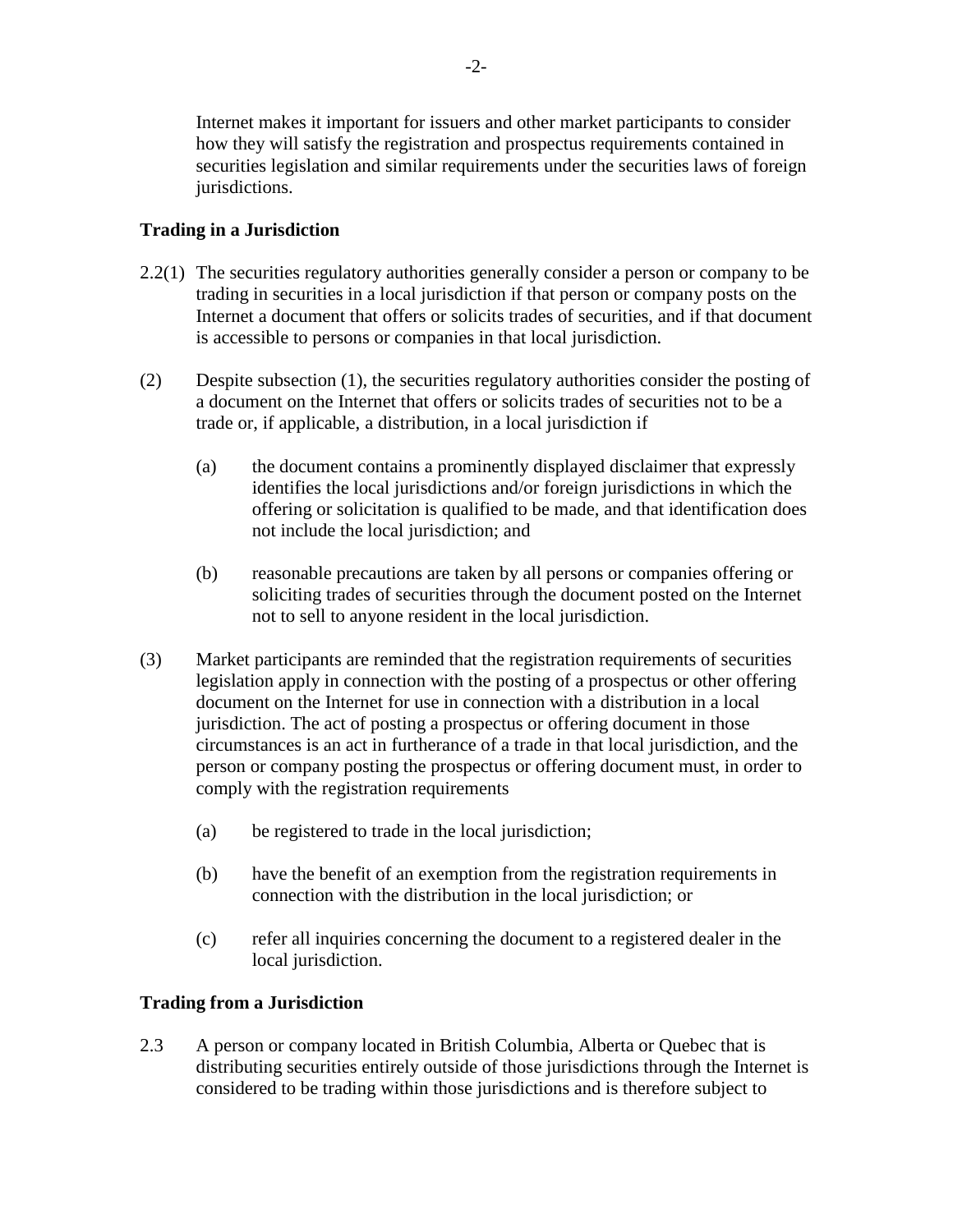applicable registration and prospectus requirements in those jurisdictions. The securities regulatory authorities in those jurisdictions may provide relief from those provisions in appropriate circumstances. The securities regulatory authorities in the remaining jurisdictions will assert jurisdiction over market participants on a case by case basis, with due regard to the legal tests ordinarily applied in such circumstances.

#### **Application of Securities Laws of Foreign Jurisdictions**

2.4 Canadian issuers and other market participants are reminded that foreign securities regulators may take the view that documents posted on a website that is accessible by persons or companies in their jurisdiction may constitute an offering of securities in that foreign jurisdiction. In some foreign jurisdictions, securities regulators have informed the market as to the steps that should be taken to ensure that such regulators do not take the view that a document posted on a website constitutes an offering of securities in that foreign jurisdiction. Some of those steps could include the use of disclaimers in the document and/or measures that restrict access to the document. Issuers and other market participants are urged to inform themselves of any relevant guidelines in this regard. Reference is made to a report of the Technical Committee of the International Organization of Securities Commissions (IOSCO) dated September 1998 entitled "Securities Activity on the Internet", which is available on the website of IOSCO at www.iosco.org. The annex to that report refers market participants to the rules, policies and guidelines of various international securities regulators on these matters.

## **Distribution Lists**

- 2.5(1) Securities legislation requires certain persons or companies distributing securities under a prospectus to record the names and addresses of all persons or companies that have received a copy of the preliminary prospectus. Issuers and registrants are reminded that this requirement applies whether a preliminary prospectus is distributed in paper form or by electronic means.
- (2) The securities regulatory authorities are of the view that no relief from this requirement is necessary or warranted in connection with the electronic distribution of prospectuses, since current technology makes it feasible for a person or company either to monitor who has had access to a preliminary prospectus or to require a written or electronic consent form from each recipient of a preliminary prospectus.
- (3) In order to comply with securities legislation, a person or company should therefore record the names and addresses of all recipients of a preliminary prospectus by electronic means from such person or company, including those recipients who merely view a preliminary prospectus by electronic means.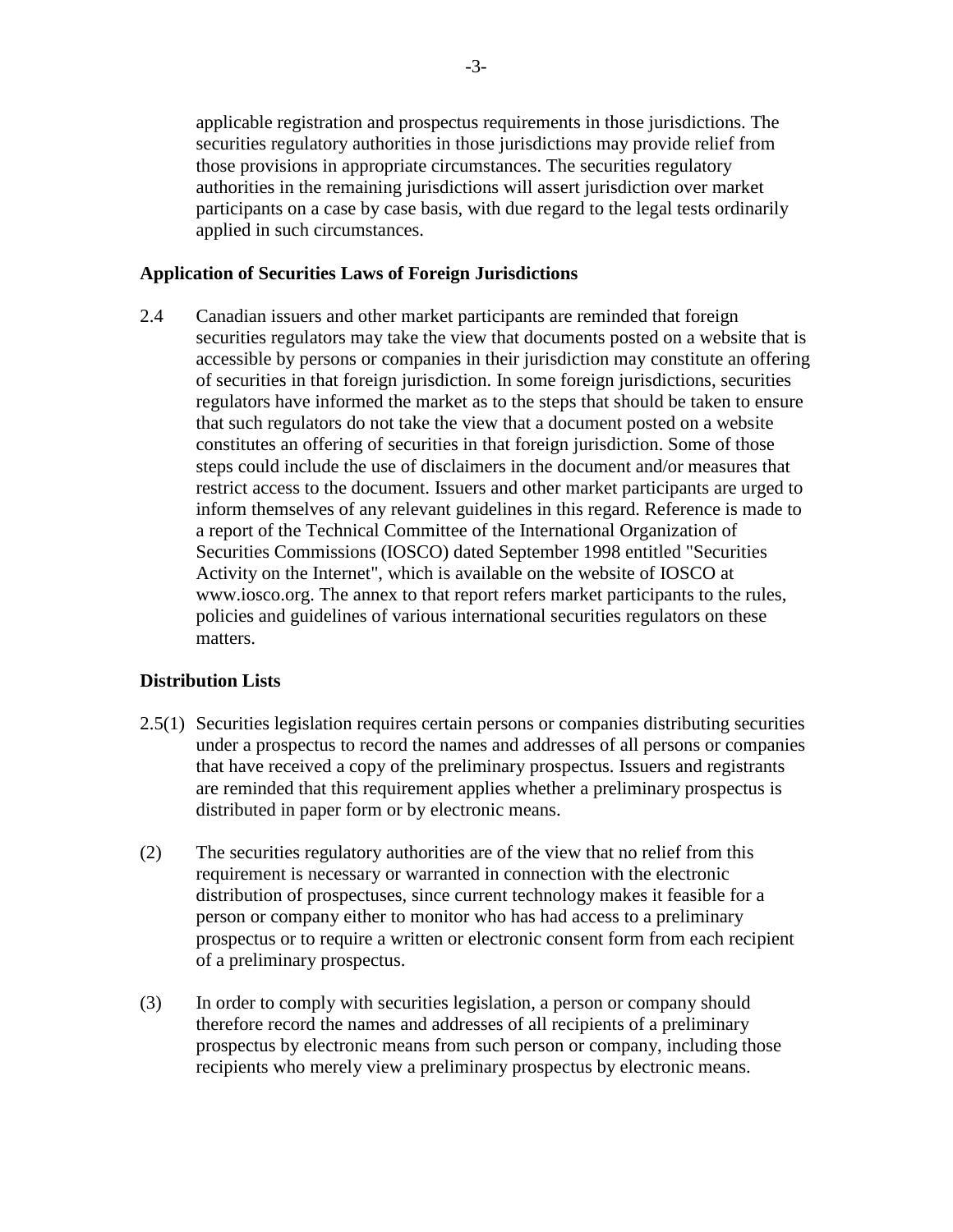#### **Advertising**

2.6 Persons or companies should be aware that the posting of new information on a website during a period of distribution may be construed as advertising, which is subject to restrictions in certain jurisdictions.

### **Road Shows**

- 2.7(1) For the purposes of this Policy, "road show" has the meaning assigned in National Instrument 41-101 *General Prospectus Requirements*.
- (2) National Instrument 41-101 and other prospectus rules set out the circumstances in which an investment dealer may hold a road show in connection with a distribution of securities, including a road show held on the internet or by other electronic means.
- (3) Subsections 13.9(3) and 13.10(3) of National Instrument 41-101, subsection 7.7(3) of National Instrument 44-101 *Short Form Prospectus Distributions*, subsection 9A.4(3) of National Instrument 44-102 *Shelf Distributions* and subsection 4A.4(3) of National Instrument 44-103 *Post-Receipt Pricing* provide that the investment dealer conducting the road show must establish and follow reasonable procedures to:
	- ask any investor attending the road show in person, by telephone conference call, on the internet or by other electronic means to provide their name and contact information;
	- keep a record of any information provided by the investor; and
	- provide the investor with a copy of the relevant prospectus and any amendment.
- (4) In this connection, the following procedures are recommended for a road show held on the internet or by other electronic means:
	- (a) Pursuant to securities legislation, a copy of the filed prospectus is required to be made available to each viewer before each road show transmission, and each transmission should contain visual statements emphasizing that the information conveyed through the road show does not contain all of the information in the prospectus, which should be reviewed for complete information. A copy of the prospectus could be sent electronically to viewers in accordance with the guidelines contained in National Policy 11- 201.
	- (b) Electronic access to the transmission of a road show on the internet or by other electronic means should be controlled by the investment dealer